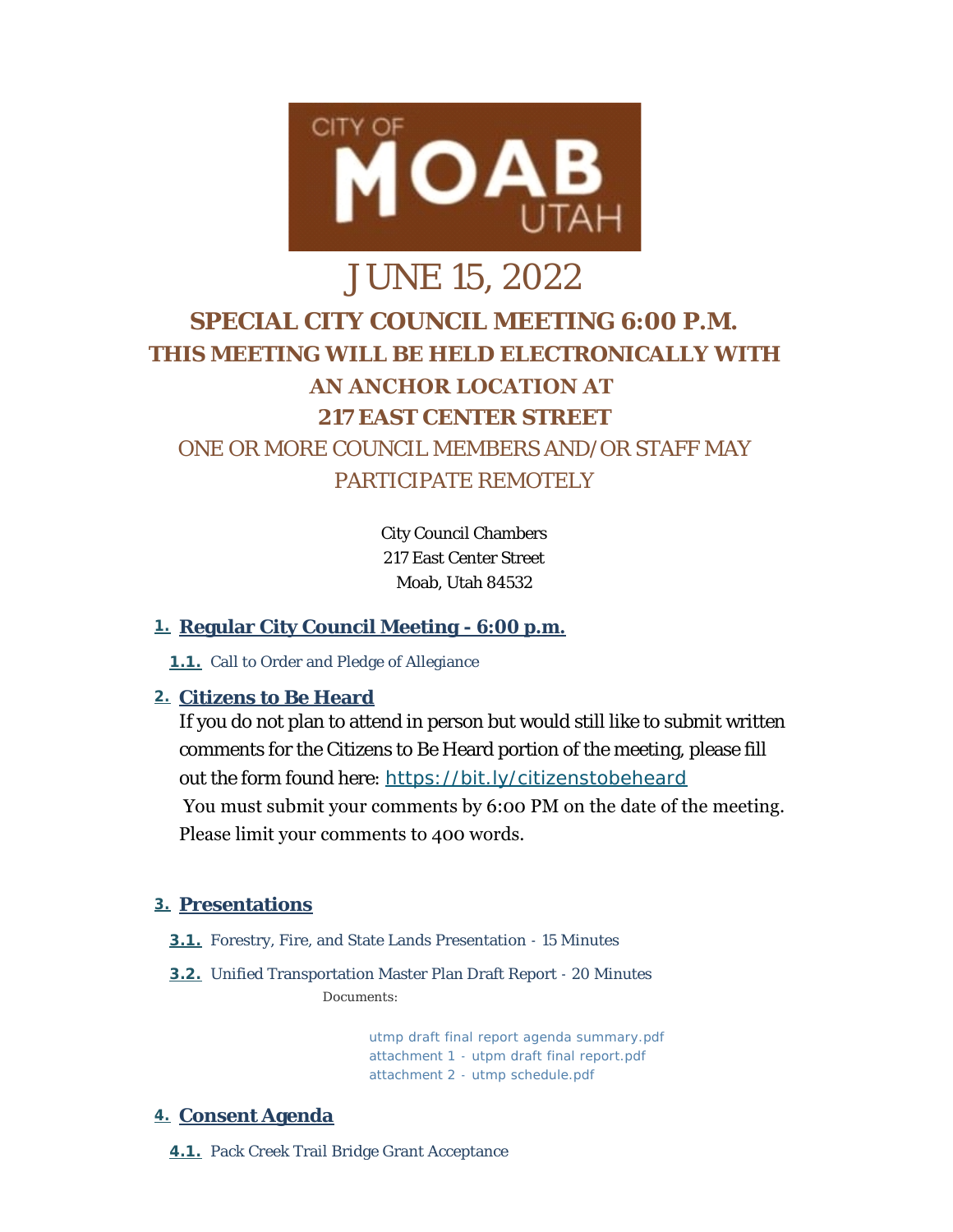*Documents:*

*[220630359 - moab arts and recreation center oor rri 2022 pack](https://moabcity.org/AgendaCenter/ViewFile/Item/4969?fileID=5946)  creek trail bridge.docx [pack creek grant agenda summary 6.7.22.docx](https://moabcity.org/AgendaCenter/ViewFile/Item/4969?fileID=5947)*

#### **4.2.** Approval of Minutes **May 24, 2022, Regular Meeting**

*Documents:*

*[min-cc-2022-05-24 draft.pdf](https://moabcity.org/AgendaCenter/ViewFile/Item/4976?fileID=5967)*

## **4.3.** Approval of Bills Against the City of Moab in the Amount of \$7,108,412.55

*Documents:*

*[council consent check register 5-13-22 to 5-20-22.pdf](https://moabcity.org/AgendaCenter/ViewFile/Item/4952?fileID=5976) [council consent check register 5-24-22.pdf](https://moabcity.org/AgendaCenter/ViewFile/Item/4952?fileID=5977) [council consent check register 6-2-22.pdf](https://moabcity.org/AgendaCenter/ViewFile/Item/4952?fileID=5978) [council consent check register 6-8-22.pdf](https://moabcity.org/AgendaCenter/ViewFile/Item/4952?fileID=5979)*

## **Old Business 5.**

**5.1.** Proposed Resolution 13-2022: A Resolution Adopting the Fiscal Year 2022-23 Budget

**Briefing and possible action**

*Documents:*

*[agenda summary fy22 final budget.pdf](https://moabcity.org/AgendaCenter/ViewFile/Item/4980?fileID=5972) [resolution 13-2022 budget adoption for fy22-23.pdf](https://moabcity.org/AgendaCenter/ViewFile/Item/4980?fileID=5973) [fy23 final.pdf](https://moabcity.org/AgendaCenter/ViewFile/Item/4980?fileID=5974) [enterprise fund capital project list.pdf](https://moabcity.org/AgendaCenter/ViewFile/Item/4980?fileID=5975)*

**5.2.** Proposed Ordinance 2022-11: An Ordinance Enacting Moab City Municipal Code, Section 2.88, Moab Recreation, Arts and Parks Tax Advisory Committee (RAP TAC), to Create and Establish an Advisory Committee, Its Membership, Appointment Process, Terms of Office, and Responsibilities **Briefing and possible action**

*Documents:*

*[ordinance 2022-11 moab rap tax advisory committee.docx](https://moabcity.org/AgendaCenter/ViewFile/Item/4970?fileID=5948) [rap tax committe summary 6.7.22.docx](https://moabcity.org/AgendaCenter/ViewFile/Item/4970?fileID=5949)*

Discussion on the Recreation, Arts and Parks Tax Internal/External Funding **5.3.** Allocations

*Documents:*

*[rap allocations summary 6.14.22.pdf](https://moabcity.org/AgendaCenter/ViewFile/Item/4975?fileID=5963) [proposition 8 notice\\_rap tax.pdf](https://moabcity.org/AgendaCenter/ViewFile/Item/4975?fileID=5964) [rap tax website.pdf](https://moabcity.org/AgendaCenter/ViewFile/Item/4975?fileID=5965)*

**New Business 6.**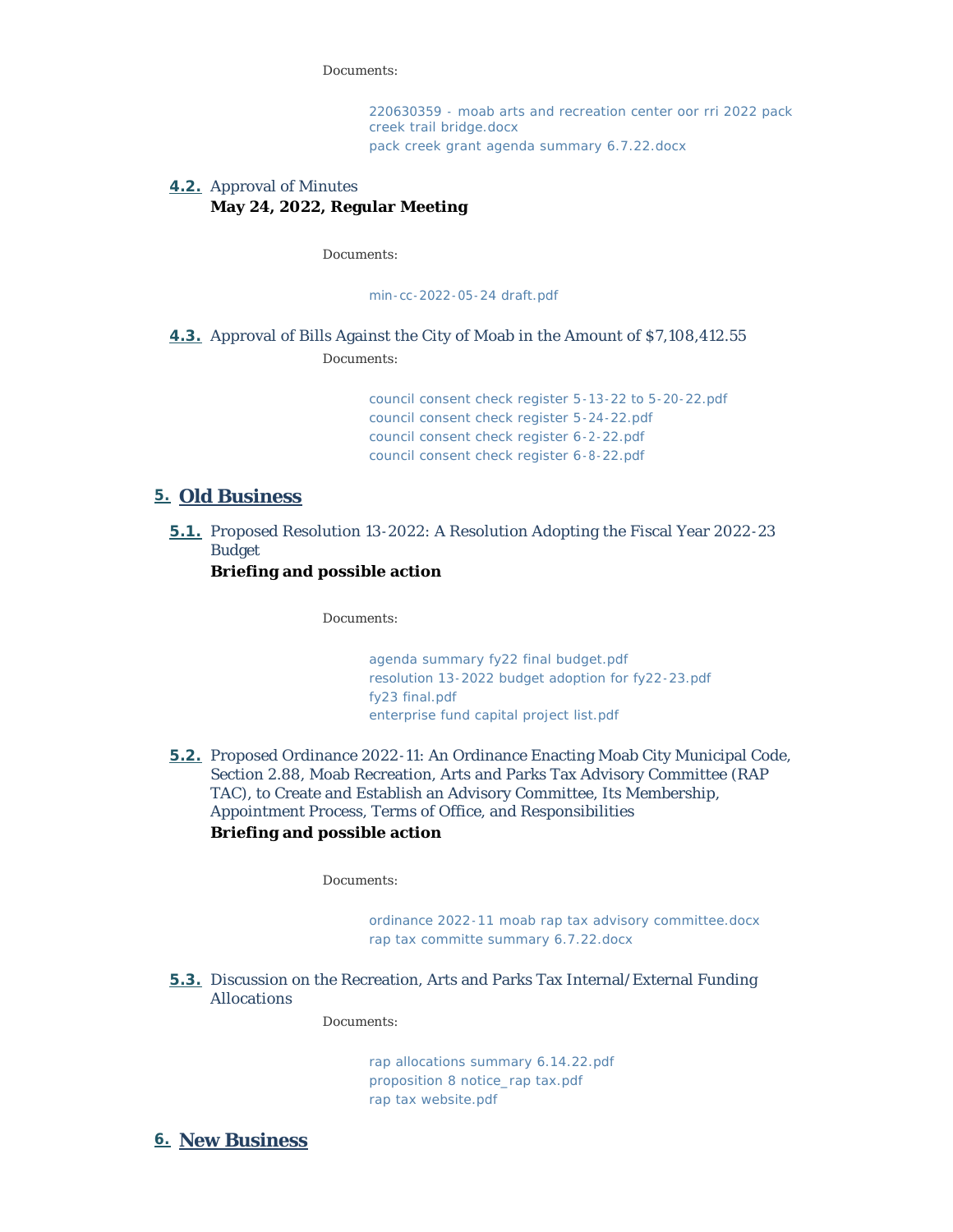6.1. Proposed Ordinance No. 2022-09: An Ordinance Amending the Moab Municipal Code, Section 17.72.150, Conduct of Hearings, to Repeal Notice Requirements as Applicable to Open and Public Meetings and to make necessary changes. **Briefing and possible action**

*Documents:*

*[mmc conduct of hearing amendment cc agenda summary](https://moabcity.org/AgendaCenter/ViewFile/Item/4973?fileID=5961)  061422.pdf [exhibit 1 ordinance 2022-09 public notice plus draft.pdf](https://moabcity.org/AgendaCenter/ViewFile/Item/4973?fileID=5962)*

6.2. Proposed Ordinance No. 2022-10: An Ordinance Approving Relinquishment of the Abandoned Sewer Main Easement on Property Located at 315 N Main Street, Moab UT 84532

#### **Briefing and possible action**

*Documents:*

*[navtec easement cc agenda summary 061422.pdf](https://moabcity.org/AgendaCenter/ViewFile/Item/4971?fileID=5951) [exhibit 1 draft ordinance 2022-10 navtec easement](https://moabcity.org/AgendaCenter/ViewFile/Item/4971?fileID=5952)  relinquishment 061422.pdf [exhibit 2 vicinity map and easement location navtec 061422.pdf](https://moabcity.org/AgendaCenter/ViewFile/Item/4971?fileID=5953) [exhibit 3 recorded county easment navtec expeditions sewer](https://moabcity.org/AgendaCenter/ViewFile/Item/4971?fileID=5954)  easement entry-198920-b4d-p309 061422.pdf [exhibit 4 relinquishment of easement ord no 2022 10](https://moabcity.org/AgendaCenter/ViewFile/Item/4971?fileID=5955)  061422.pdf*

6.3. Proposed Resolution No. 17-2022: A Resolution Conditionally Approving the Irvine Minor Subdivision of Property Located at 681 Bittle Lane, Moab UT 84532 **Briefing and possible action**

#### *Documents:*

*[irvine minor subdivision cc agenda summary 061422.pdf](https://moabcity.org/AgendaCenter/ViewFile/Item/4972?fileID=5956) [exhibit 1 resolution 17-2022 irvine minor subdivision](https://moabcity.org/AgendaCenter/ViewFile/Item/4972?fileID=5957)  052622.pdf [exhibit 2 vicinity map irvine minor sub 052622.pdf](https://moabcity.org/AgendaCenter/ViewFile/Item/4972?fileID=5958) [exhibit 3 recorded county plat irvine minor sub 052622.pdf](https://moabcity.org/AgendaCenter/ViewFile/Item/4972?fileID=5959) [exhibit 4 irvine minor sub draft final plat.pdf](https://moabcity.org/AgendaCenter/ViewFile/Item/4972?fileID=5960)*

#### **City Manager Updates 7.**

#### **Mayor and Council Reports 8.**

#### **Executive (Closed) Session 9.**

**9.1.** Strategy Session to Discuss the Purchase, Exchange, or Lease of Real Property

#### **Adjournment 10.**

#### **Special Accommodations:**

In compliance with the Americans with Disabilities Act, individuals needing special accommodations during this meeting should notify the Recorder 's Office at 217 East Center Street, Moab, Utah 84532; or phone (435) 259-5121 at least three (3) working days prior to the meeting.